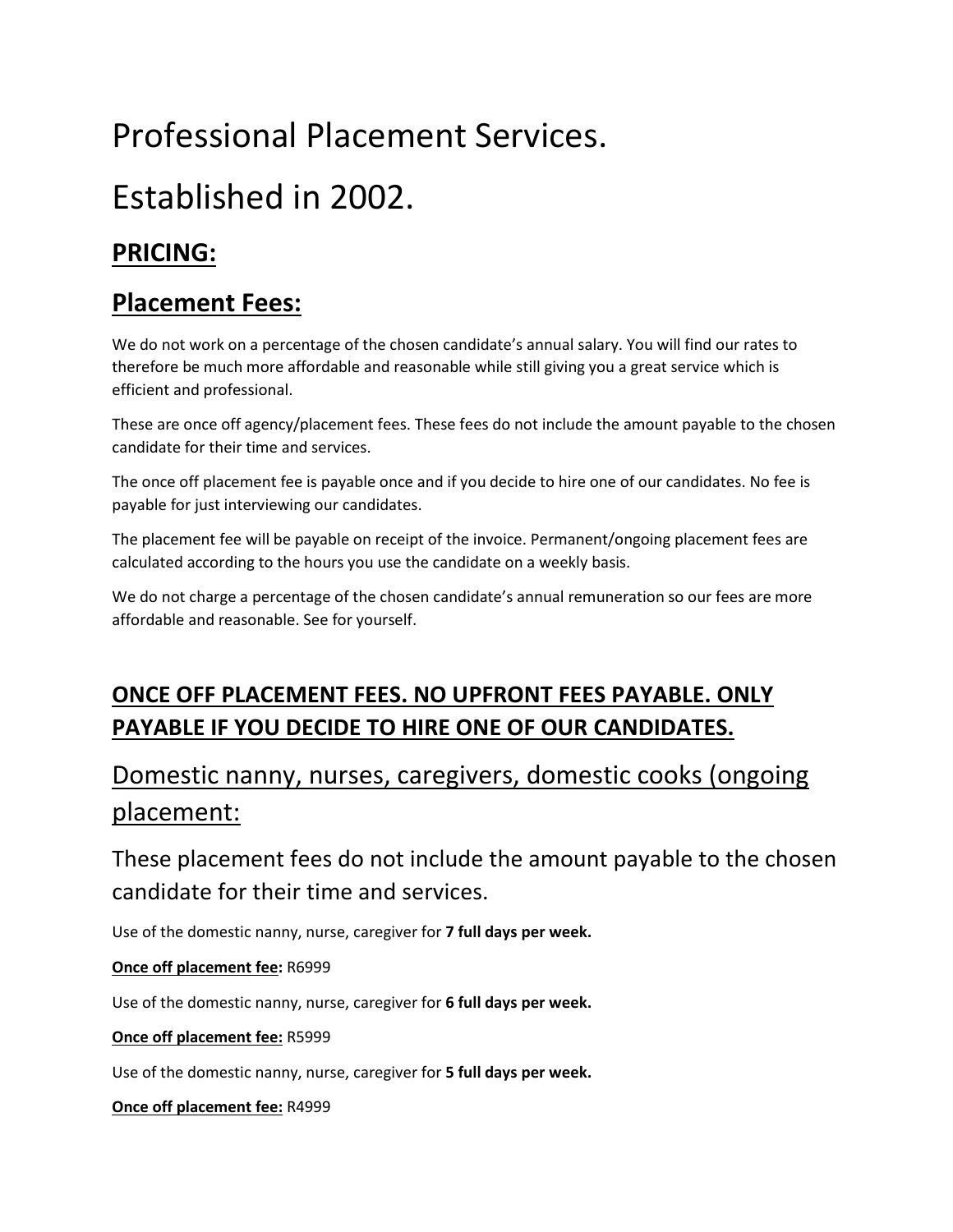Use of the domestic nanny, nurse, caregiver for **4 full days per week.**

#### **Once off placement fee:** R3999

Use of the domestic nanny, nurse, caregiver for **3 full days per week.**

#### **Once off placement fee:** R2999

Use of the domestic nanny, nurse, caregiver for **2 full days per week.**

#### **Once off placement fee:** R1999

Use of the domestic nanny, nurse, caregiver for **1 full day per week.**

#### **Once off placement fee:** R999

An additional once off charge of *R1000* for a live in option.

### Candidate rates/salaries:

**Au pairs:** R75-R130+ per hour plus petrol

**Lifters: R75-R130+ per hour plus petrol. For a lift you will be charged a minimum of an hour even if the lift does not take the full hour.**

**Fuel: Fuel is charged for while the children are in transit. This is charged at AA rates on top of the hourly fee.**

**Tutors/Teachers/facilitator:** (Qualified candidates): R150-R250+ per hour.

**Domestic nannies/Caregivers/nurses:** R200-R350 per day /night

**Cooks:** R400 to R1500 per day We have domestic cooks as well as qualified chefs on our system

**House sitters/pet sitters:** R200 per night negotiable

**Pet walkers:** Negotiable.

**Grocery & errand running:** Negotiable.

**PLEASE NOTE: All rates are negotiable.** Salaries can also be offered.

### Salaries for au pairs:

**Half Day:** (4-6 hours per day): R6000-R10000+ per month.

**Full day:** (7-12 hours per day): R10000 to R14000+ per month.

### Salaries for domestic nannies:

**Full day (5 days a week):** R3500 to R6000+ per month negotiable